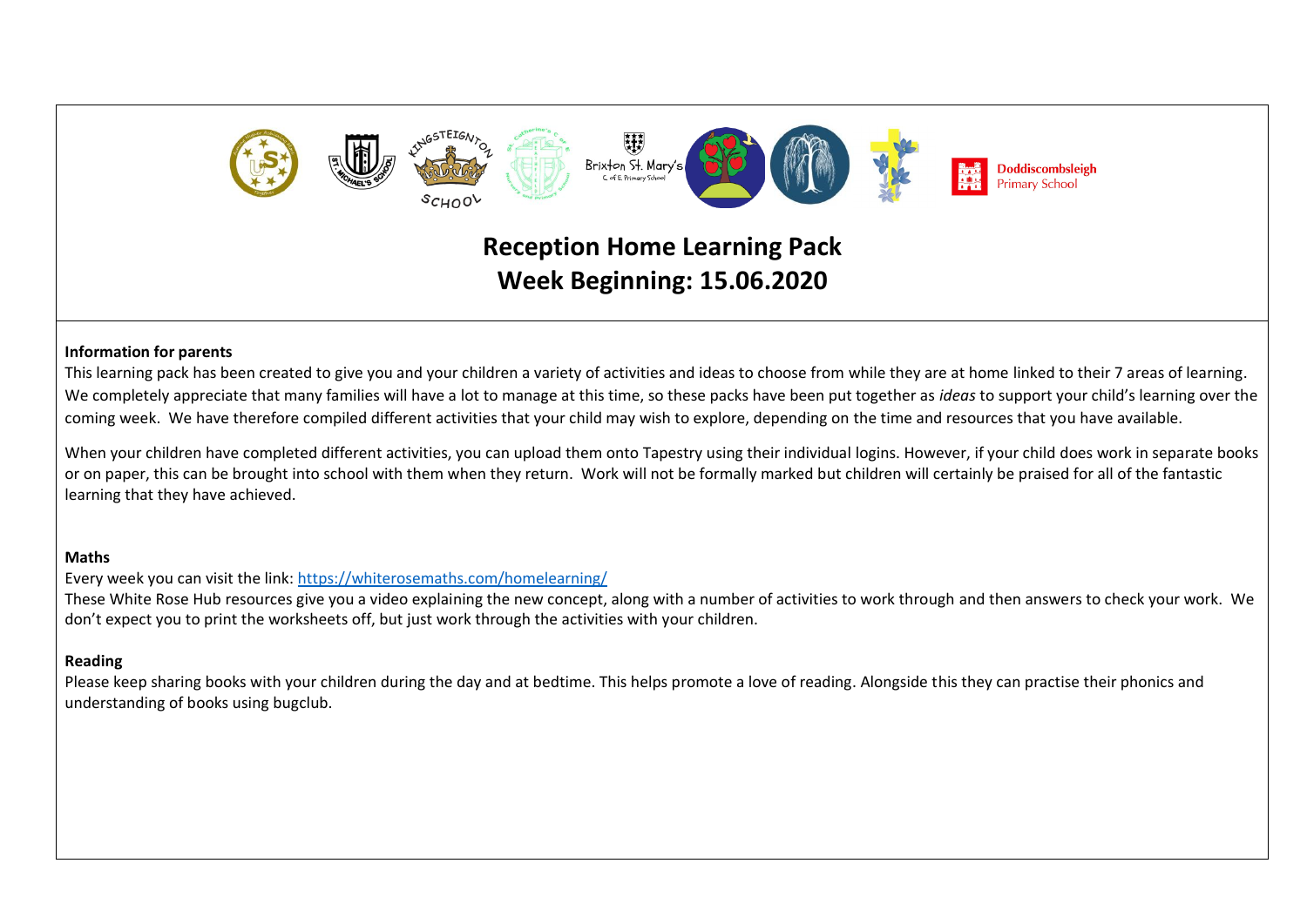|                                                                                      | <b>Monday</b>                                                                                                                                                                                                                                                                                                                                                                                                                                                                                                                                                                                                                                                                                                                                                         | Tuesday                                                                                                                                                                                                                                                                                                                                       | Wednesday                                                                                                                                                                                                          | Thursday                                                                                                                                                                                                                                                       | Friday                                                                                                                                                                                                                                                            |
|--------------------------------------------------------------------------------------|-----------------------------------------------------------------------------------------------------------------------------------------------------------------------------------------------------------------------------------------------------------------------------------------------------------------------------------------------------------------------------------------------------------------------------------------------------------------------------------------------------------------------------------------------------------------------------------------------------------------------------------------------------------------------------------------------------------------------------------------------------------------------|-----------------------------------------------------------------------------------------------------------------------------------------------------------------------------------------------------------------------------------------------------------------------------------------------------------------------------------------------|--------------------------------------------------------------------------------------------------------------------------------------------------------------------------------------------------------------------|----------------------------------------------------------------------------------------------------------------------------------------------------------------------------------------------------------------------------------------------------------------|-------------------------------------------------------------------------------------------------------------------------------------------------------------------------------------------------------------------------------------------------------------------|
| Literacy<br>development                                                              | Phonics<br>Tricky words: other, once<br>Read words, what do<br>they mean? Link to<br>'once upon a time'<br>Handwriting practise -<br>children to write words<br>using correct letter<br>formation.                                                                                                                                                                                                                                                                                                                                                                                                                                                                                                                                                                    | Phonics<br>ur and er recap.<br>Look at set of words with<br>sounds in<br>Hurt, turn, burn, surf,<br>sister, letter, fighter<br>What do you notice<br>about where digraph is<br>found?<br>Can you write this<br>sentence - adult to<br>dicate?<br>The boxer dog turns and<br>surfs in the summer.<br>Draw a picture of this silly<br>sentence. | Phonics<br>Tricky words: RECAP he, she,<br>we me, be<br>Write the words on a piece of<br>paper and hide under some<br>flour or rice for children to<br>find and read.<br>Can they put these words in<br>sentences? | Phonics<br>Buried treasure game.<br>Box and bin -<br>Read a set of words and<br>sort into real words and<br>pretend words. Real<br>words in box and<br>pretend to go in bin.<br>Hat, heb, rin, pib, sad,<br>sock, nuck, chimp, grun,<br>shed, shob, tail, reet | Phonics<br>Silly sentence Friday.<br>Using their phonics sounds (using<br>sound mats) can children write a<br>caption/sentence about this picture:<br>Can they read it themselves?<br>Have they used finger spaces?<br>Have you formed your letters<br>correclty? |
| Personal,<br>Social,<br><b>Emotional</b><br><b>Development</b><br><b>Mathematics</b> | What super power would you like to have to do something amazing like the people mentioned below in 'Understanding of the world'. What personality<br>traits do they have? Kindness, caring, helpful, clever<br>Mindfulness Moments - Have a go at taking time to feel calm.<br>- pretend you are smelling a flower and then blow out a candle.<br>- lay on the floor and imagine you are lying in the sand, let each part of your body sink in the sand. Start with toes all the way up to shoulders.<br>Go to website -<br>Go to website -<br>Go to website -<br>Go to website -<br>Go to website -<br>https://whiterosemaths.com/ho<br>https://whiterosemaths.co<br>https://whiterosemaths.co<br>https://whiterosemaths.co<br>https://whiterosemaths.com/homelearni |                                                                                                                                                                                                                                                                                                                                               |                                                                                                                                                                                                                    |                                                                                                                                                                                                                                                                |                                                                                                                                                                                                                                                                   |
| Physical<br><b>Development</b>                                                       | m/homelearning/early-<br>years/<br>volleyball.                                                                                                                                                                                                                                                                                                                                                                                                                                                                                                                                                                                                                                                                                                                        | m/homelearning/early-<br>years/                                                                                                                                                                                                                                                                                                               | melearning/early-years/<br>Use a form of transport - space hopper, scooter, bikes or jumping or hopping to do some circuits.                                                                                       | m/homelearning/early-<br>years/                                                                                                                                                                                                                                | ng/early-years/<br>Can you and your family head to an open space or garden and try a new activity – four objects to run around and try rounders or grab a ball and try some                                                                                       |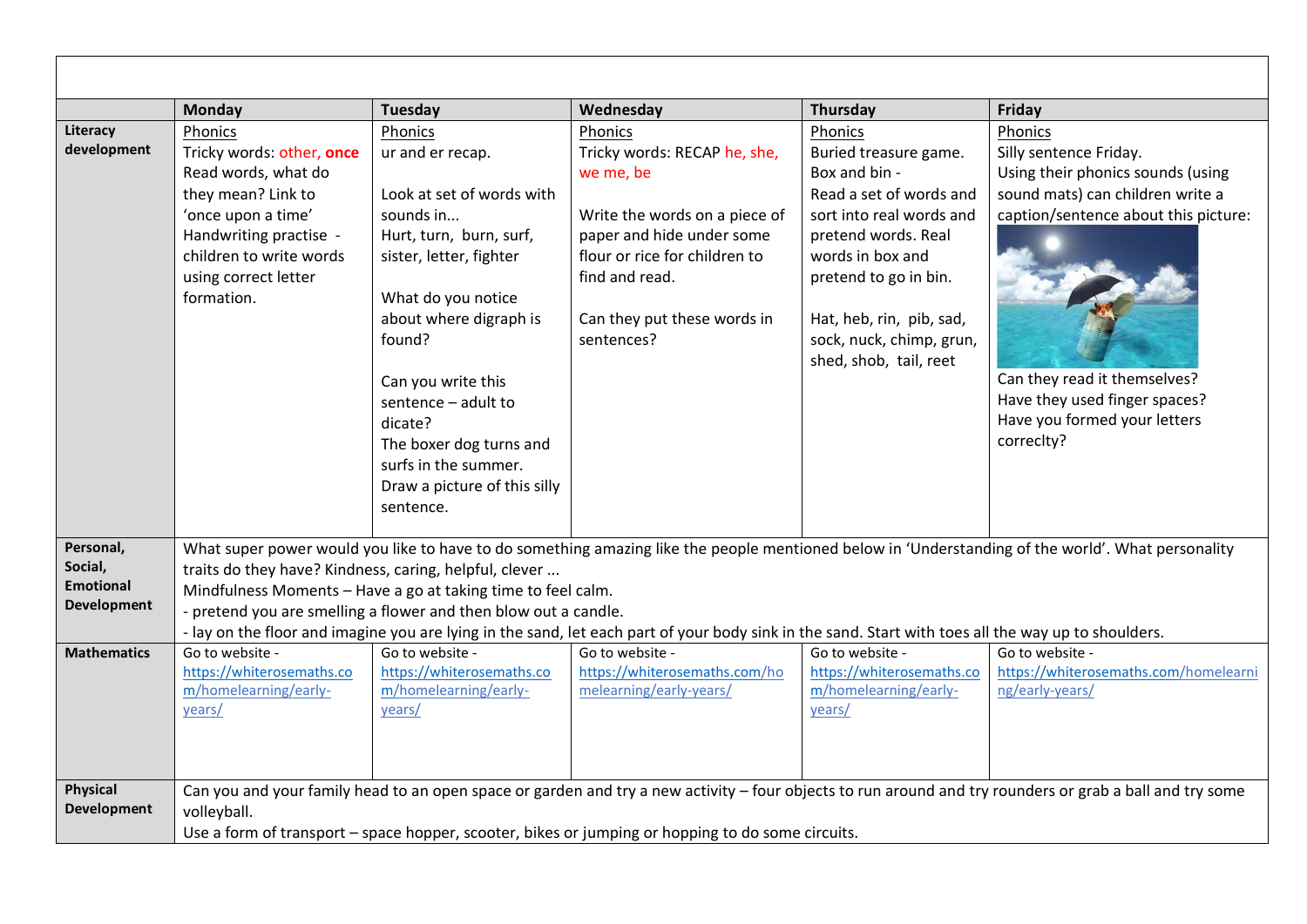| Communicatio<br>n and Language       | Poetry focus: Share<br>poems in different styles<br>during the week.<br>(rhyming, acrostic, funny,                                                                                                                                                                                         | What do you notice<br>about poems compared<br>to story writing?                                                                                                                                                      | Rhyming activity - use slug in<br>jug style game where you<br>have to match the pairs of<br>words. | Have you got a poetry<br>book at home? What<br>do you notice about<br>them? | Can you read poems to a family<br>member on facetime or the phone? |  |  |
|--------------------------------------|--------------------------------------------------------------------------------------------------------------------------------------------------------------------------------------------------------------------------------------------------------------------------------------------|----------------------------------------------------------------------------------------------------------------------------------------------------------------------------------------------------------------------|----------------------------------------------------------------------------------------------------|-----------------------------------------------------------------------------|--------------------------------------------------------------------|--|--|
| <b>Understanding</b>                 | verses, shape poems)                                                                                                                                                                                                                                                                       |                                                                                                                                                                                                                      |                                                                                                    |                                                                             |                                                                    |  |  |
| the world                            | What real life heroes do you know about? Who has done something amazing in their life? What job did they do? What was their superpower? Link to<br>Florence Nightingale, Martin Luther King, Tim Peake, Mother Teresa, Jessica Ennis. Tom Moore, Are these recent heroes or from the past? |                                                                                                                                                                                                                      |                                                                                                    |                                                                             |                                                                    |  |  |
| <b>Expressive Arts</b><br>and Design | Can you create a collage or poster of all the amazing famous heroes you have talked about across the week?<br>Can you create a mood board to express how you are feeling during this time at home? What colours would you use to express your feelinfgs at different<br>times?             |                                                                                                                                                                                                                      |                                                                                                    |                                                                             |                                                                    |  |  |
|                                      |                                                                                                                                                                                                                                                                                            |                                                                                                                                                                                                                      |                                                                                                    |                                                                             |                                                                    |  |  |
| <b>Other Learning/Activities</b>     |                                                                                                                                                                                                                                                                                            |                                                                                                                                                                                                                      |                                                                                                    |                                                                             |                                                                    |  |  |
| <b>Mindfulness</b><br>$\bullet$<br>٠ |                                                                                                                                                                                                                                                                                            | www.headspace.com<br>Twinkl - Mindfulness colouring sheets and activities                                                                                                                                            |                                                                                                    |                                                                             |                                                                    |  |  |
| <b>Exercise/PE Ideas</b>             | $\bullet$<br>$\bullet$<br>$\bullet$<br>$\bullet$                                                                                                                                                                                                                                           | All ages: Joe Wicks Daily Workouts - 9am on YouTube (The Body Coach TV)<br>Just Dance (You Tube)<br>Cosmic Kids (You Tube)<br>Go Noodle - www.gonoodle.com<br>Achieve 4 All Daily Challenges - See attached document |                                                                                                    |                                                                             |                                                                    |  |  |



Doddi have signed up to The Wildlife Trusts' 30 Days Wild campaign.

Full details about 30 Days Wild can be found here:

<https://action.wildlifetrusts.org/page/57739/petition/1>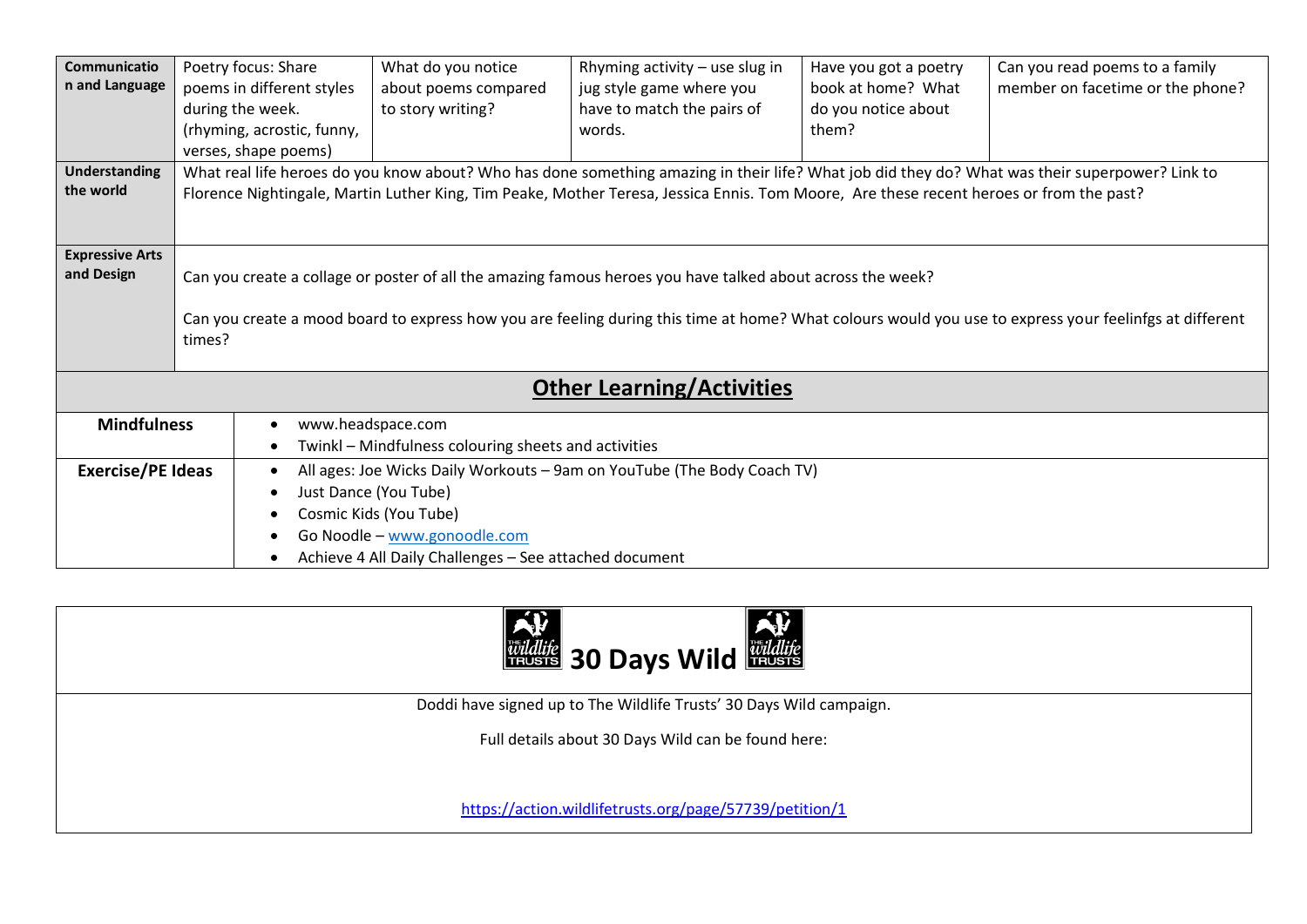| Below, are some links that will provide you with lots of inspiration for wild activities: |  |  |  |
|-------------------------------------------------------------------------------------------|--|--|--|
| https://www.devonwildlifetrust.org/take-action/30-days-wild-challenge                     |  |  |  |
| https://childsplayabc.wordpress.com/30-days-wild-30-nature-related-activities             |  |  |  |
| https://www.ourbeautifuladventure.co.uk/blog/2016/6/1/30-wild-ideas-for-30-days-wild      |  |  |  |
| http://kidsinthegarden.co.uk/category/30-days-wild/                                       |  |  |  |
| http://treetoolsforschools.org.uk/categorymenu/?cat=activities                            |  |  |  |
|                                                                                           |  |  |  |

## **Free Online Resources:**

| <b>Name of Resource</b>                          | <b>Overview/Notes</b>                                                                                   | <b>Website address/Hyperlink</b>                  |
|--------------------------------------------------|---------------------------------------------------------------------------------------------------------|---------------------------------------------------|
| <b>Numbots</b><br><b>Exploration designation</b> | For Reception and Key Stage 1 to build basic skills  <br>and number facts practice.                     | https://numbots.com/                              |
| <b>Manchester Children's</b><br>Utilizersity     | Useful information and resources about a range of                                                       | https://www.childrensuniversity.manchester.ac.uk/ |
| <b>University</b>                                | different topics. The history and science resources<br>are especially useful if completing topic-themed |                                                   |
|                                                  | projects.                                                                                               |                                                   |
| <b>Teach Your Monster</b>                        | Covers everything from letters and sounds to                                                            | https://www.teachyourmonstertoread.com/           |
|                                                  | reading full sentences. Complements all synthetic                                                       |                                                   |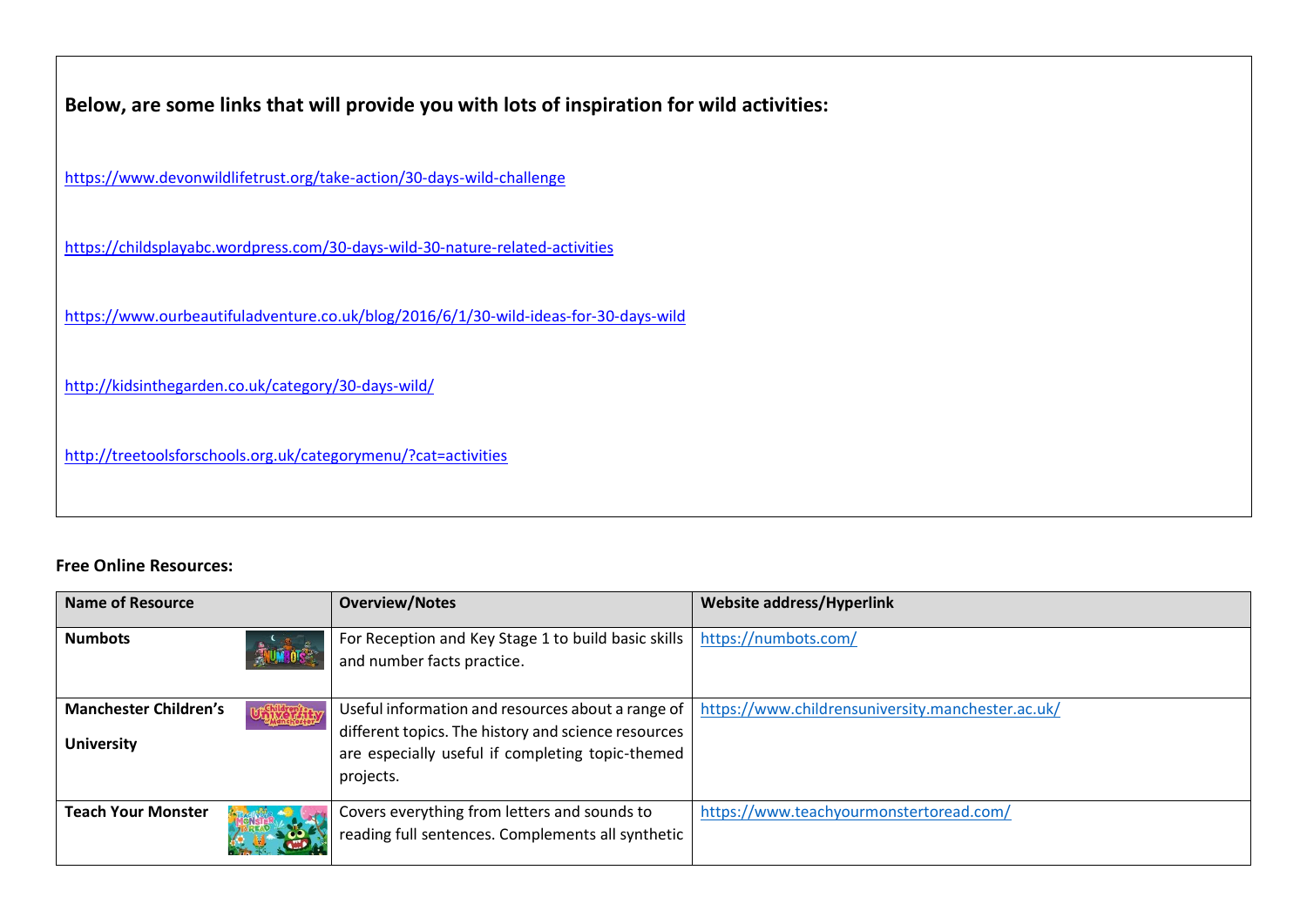| to Read                                                | phonics programmes used in schools. Computer<br>version is 100% free.                                                                                                                                                                                                                                                                                                      |                                                                    |
|--------------------------------------------------------|----------------------------------------------------------------------------------------------------------------------------------------------------------------------------------------------------------------------------------------------------------------------------------------------------------------------------------------------------------------------------|--------------------------------------------------------------------|
| <b>Phonics Play</b><br><b>PhonicsPlay</b>              | Practice letter sounds and phonics using the<br>simple games and activities on this website.<br>Username: march20 password: home                                                                                                                                                                                                                                           | https://www.phonicsplay.co.uk/                                     |
| <b>BBC Bitesize Primary</b><br><b>Bitesize</b>         | A vast bank of resources for the full range of<br>subjects. Includes information slides, video clips,<br>games and interactives.                                                                                                                                                                                                                                           | https://www.bbc.co.uk/bitesize/primary                             |
| <b>Oxford Owl</b>                                      | Lots of different learning resources to support<br>home learning, including a full range of Oxford<br>Reading Tree e-books that can be read on tablets<br>and computers.                                                                                                                                                                                                   | https://www.oxfordowl.co.uk/                                       |
| <b>Scholastic</b><br>stic Learn at Home: Grades PreK-K | An American site, so organized into grades rather<br>than year groups. However, there are daily<br>activities which involve reading a text and<br>completing some activities.                                                                                                                                                                                              | https://classroommagazines.scholastic.com/support/learnathome.html |
| <b>Top Marks Education</b>                             | Games and activities to support learning in<br>different subjects                                                                                                                                                                                                                                                                                                          | https://www.topmarks.co.uk/                                        |
| <b>Doorway Online</b>                                  | Doorway Online is a collection of free and highly<br>accessible educational games that learners will<br>find easy to use independently. Each activity has a<br>range of accessibility and difficulty options.<br>Originally developed with funding from Scottish<br>Borders Council, it is now managed by the<br>Doorway Accessible Software Trust, a Scottish<br>charity. | https://www.doorwayonline.org.uk/                                  |
| <b>Britannica Visual Dictionary</b>                    | A great site to support the development of<br>children's vocabulary as part of their reading and<br>'word catching'.                                                                                                                                                                                                                                                       | https://kids.britannica.com/kids/browse/dictionary                 |